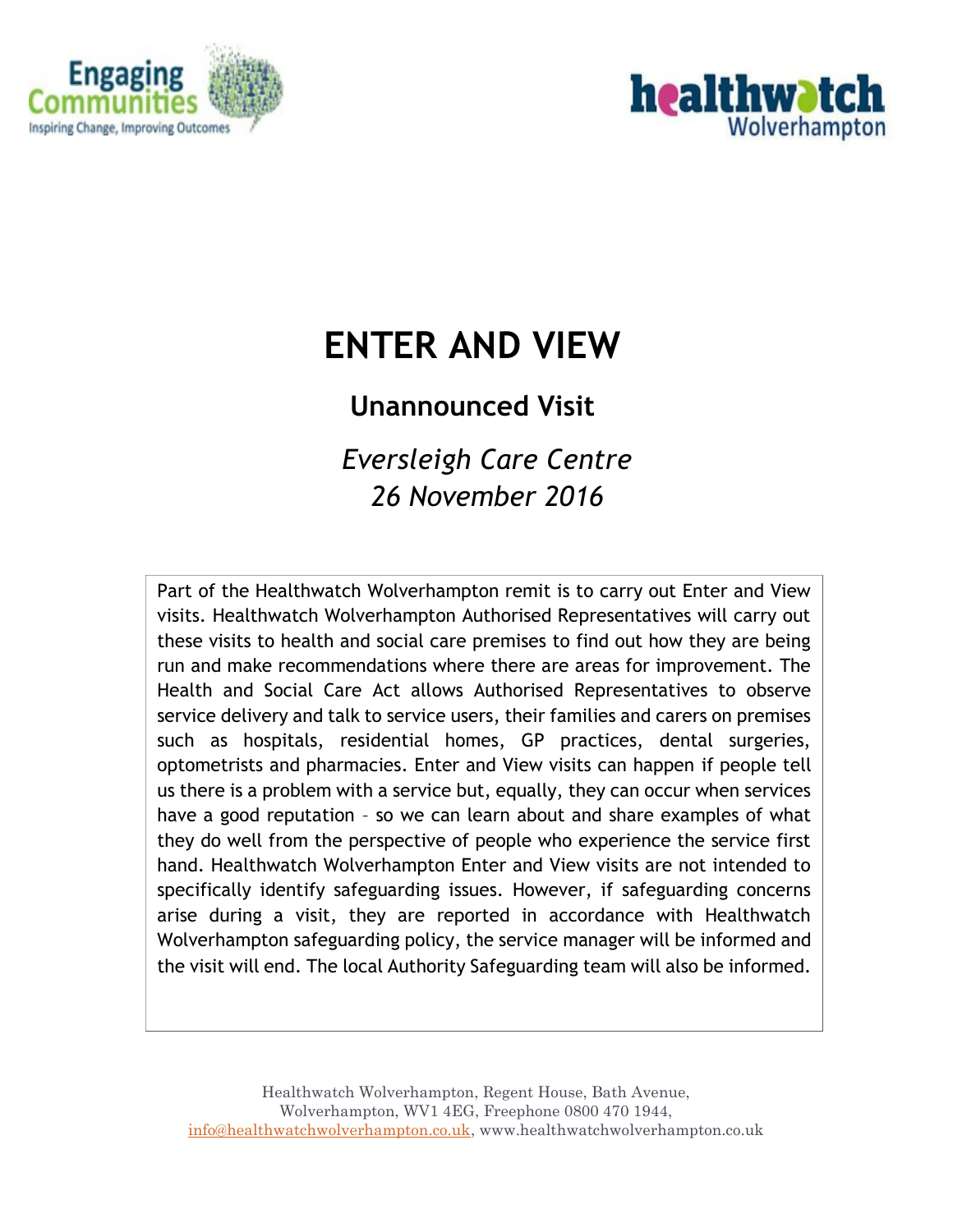## *Provider Details*

| Name:                | Eversleigh Care Centre                    |
|----------------------|-------------------------------------------|
| <b>Address:</b>      | 52-62 Albert Road, Wolverhampton, WV6 0AF |
| Service Type:        | Nursing / Residential Home                |
| <b>Home Manager:</b> | Sue Baldry                                |
| Date of Visit:       | Saturday 26 November 2016 at 2.30pm       |

| <b>NAME</b>  | <b>ROLE</b>                      |
|--------------|----------------------------------|
| Sheila Gill  | Authorised Representative (Lead) |
| Dana Tooby   | <b>Authorised Representative</b> |
| Shooky Devi  | <b>Authorised Representative</b> |
| Mary Brannac | <b>Authorised Representative</b> |

#### *1.0 Purpose of Visit:*

Healthwatch Wolverhampton received feedback on a range of services and treatments received within the home. The objective of the visit was to gather views from residents, relatives/visitors and staff about their experiences within Eversleigh Care Centre, along with understanding the staffing levels.

#### *Acknowledgements:*

Healthwatch Wolverhampton would like to thank the Home Manager, Head of Operations, the Training Manager and the residents, relatives and staff for their co-operation during the visit.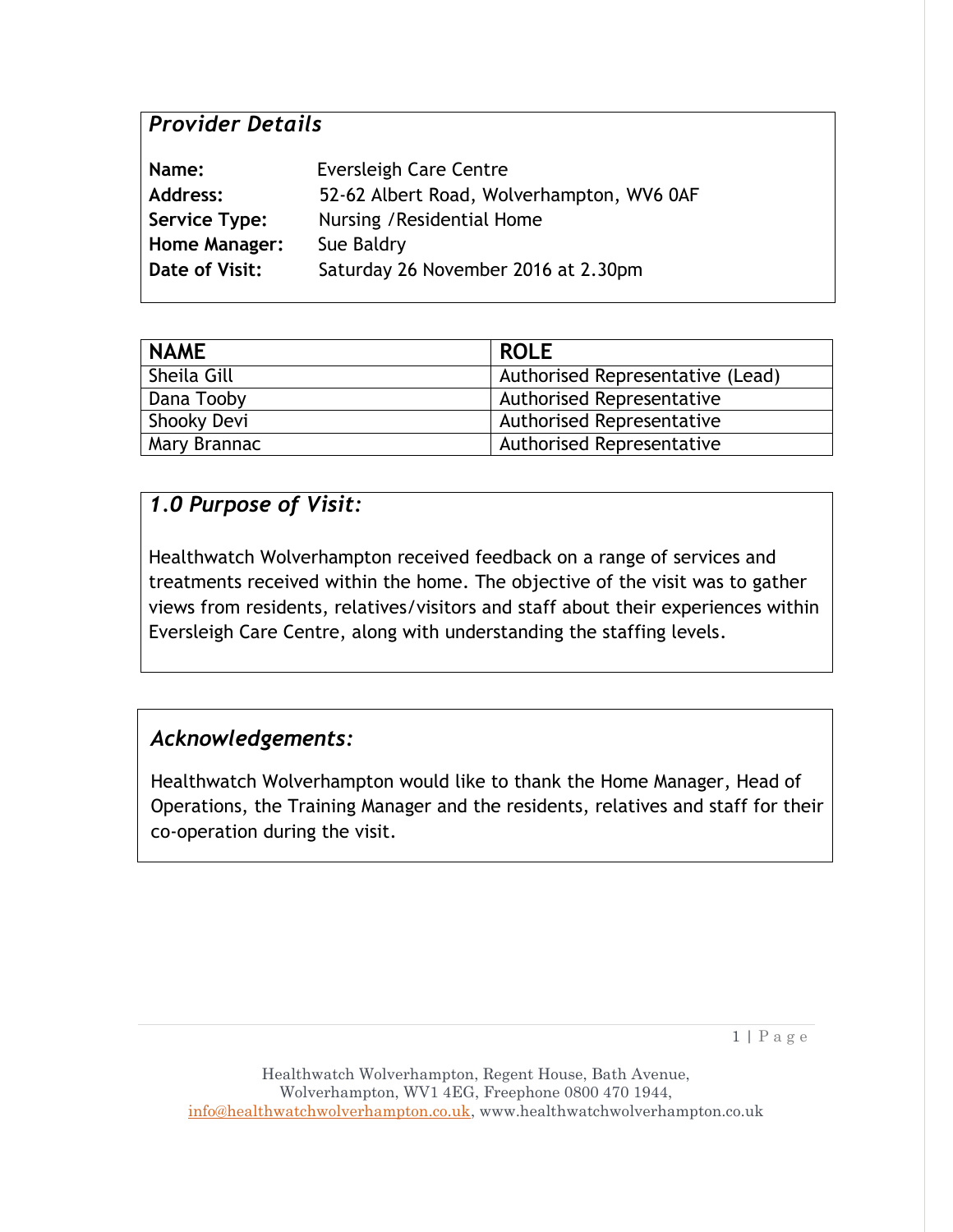#### *2.0 Physical Environment*

#### **External**

- 2.1 The door bell was used to gain access to the building. The 'call bell' could be heard as the Authorised Representatives stood outside the entrance of the care home.
- 2.2 There are two parking areas: one for visitors and the other for staff.
- 2.3 "There is a paved garden which is only used in the summer, some areas of the garden cannot be used by residents" This comment refers to the Garden House Unit.
- 2.4 A sign on patio doors said 'slippery and uneven paths.' The garden was very low maintenance, mostly pebbles and concrete. There were no flowers, plants or other features seen but there were planters outside the main door. This comment refers to the Garden House Unit.

#### **Internal**

- 2.5 On entry a Nurse was called to receive us. The Authorised Representative lead explained the purpose of the visit and what the visit would involve. She commented "this is like an ambush". She was shown e-mail confirmation received from the Home Manager welcoming the visit.
- 2.6 The Authorised Representatives were not asked to sign the visitors book or use the hand gel.
- 2.7 Within the reception area there were a number of notices displayed on the walls such as; a certificate of liability insurance, complaints procedure and an infection prevention charter. Other information displayed included a notice on fire alarm designations and a fire procedure. A fire extinguisher was fitted to the wall. A staff allocation folder was in place. On a small side table next to reception there was an 'invitation to the family and residents' displayed in a photo frame.
- 2.8 The visitor's toilet in reception was clean.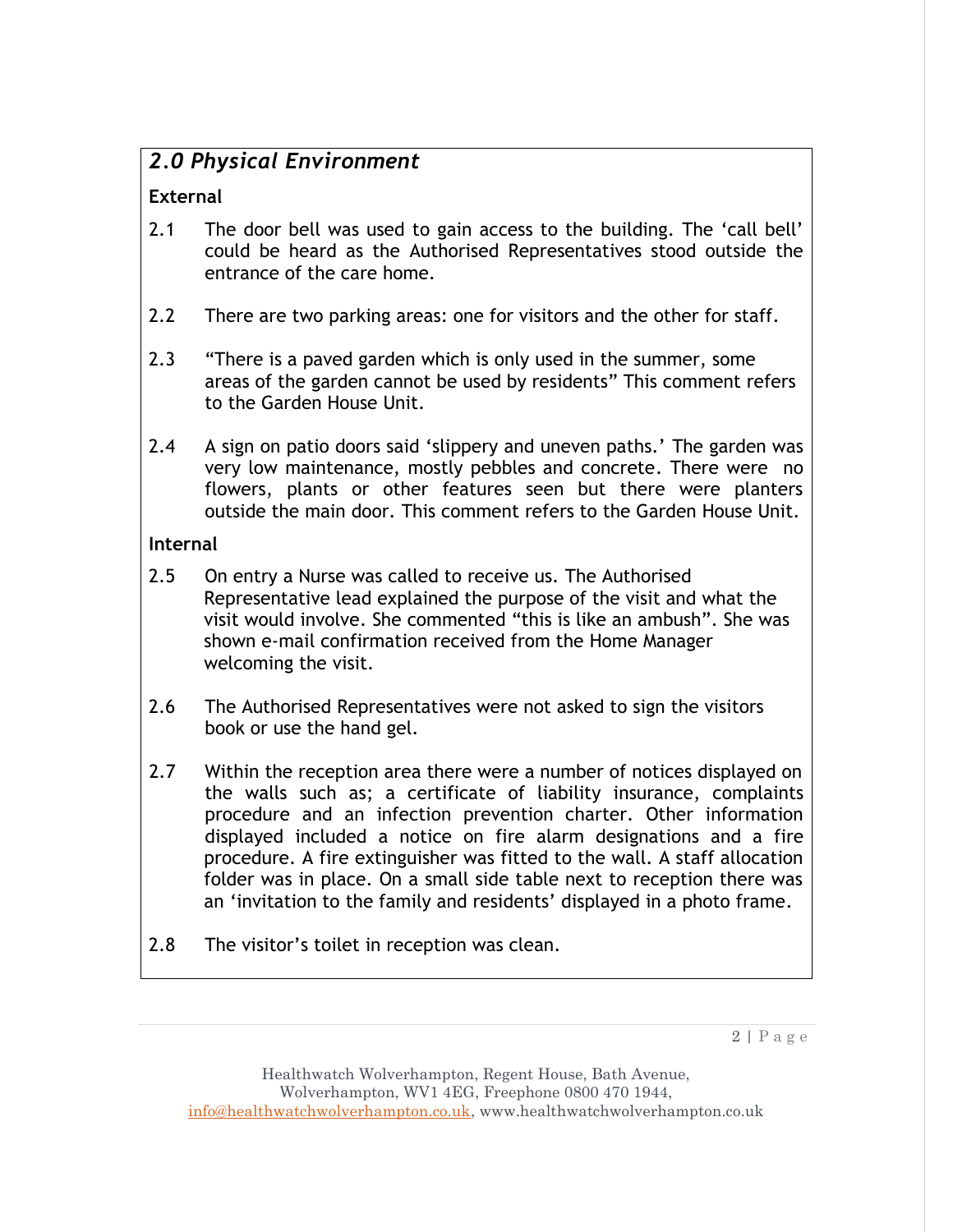- 2.9 The 'call bell' was heard consistently throughout the visit. It was very distracting, loud and highlighted that some resident(s) somewhere was waiting for assistance.
- 2.10 Within the reception area there were facilities available to make hot drinks for visitors and relatives. There was one spoon and two sachets of milk available. No cleaning cloths for spillages were seen nearby. A water machine was available with plastic cups available.

#### **Authorised Representatives were shown around the Garden House Unit by a member of staff:**

- 2.11 "The home is made up of three units: West Park, Robinswood and Garden House."
- 2.12 There was an overpowering smell of urine in the corridors on the ground floor.
- 2.13 There is a 'quiet lounge' available for family and visitors however "no one uses it". There was a large trolley and a long trestle table which was "used by staff to sort out drugs/medicines." The quiet lounge contained lots of chairs. The temperature was cold in this lounge.
- 2.14 An Authorised Representative noted the following:
	- A door with a 'Electricity Panel' sign had a notice 'should be locked at all times'. The door was not locked even though it had a code lock.
	- A door to the B1 Sluice/clinical/general waste room had a notice 'should be locked at all times'. The door had a code lock but was open and there was bad odour.
	- A door with a 'keep locked' sign was unlocked and had bottles of fluids stored amongst other items.
- 2.15 The 'Show Room' had a separate toilet and wash basin but most of the rooms are not en-suite. This facility is optional.
- 2.16 Some staff photos were displayed on a noticeboard. Another notice board identified two staff members as 'Dementia Champions'.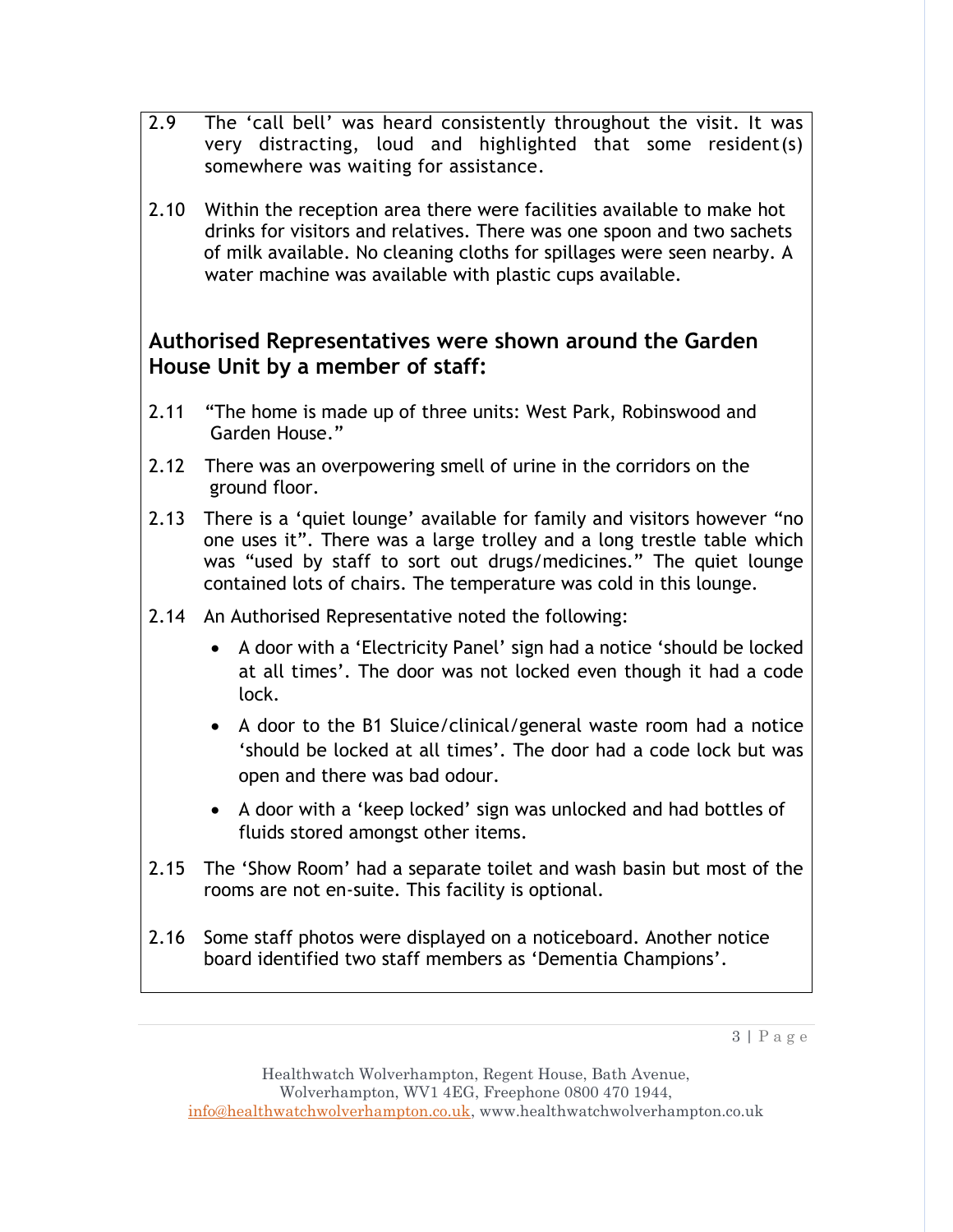- 2.17 A noticeboard displaying activities for November was located in a corridor between the ground and first floor together with another staff photo board.
- 2.18 Residents have access to communal bathrooms resourced with items such as a hoist and a chair for a bath. "Two members of staff are required to use the hoist." The bathroom looked very clean.
- 2.19 A separate toilet with a code lock is available for staff on the first floor.
- 2.20 It was observed that not all residents had their names on their bedroom doors.

#### **Authorised Representative's observations around the West Park Unit**.

- 2.21 Due to the lack of signage it was easy to get lost especially in the West Park Unit.
- 2.22 There is a spacious and freshly decorated wet room used by all the residents.
- 2.23 The smell along the corridor of the first floor occupied by "bedridden residents" was extremely unpleasant.
- 2.24 The Authorised Representatives walked past some of the residents' rooms whose doors were open. The Authorised Representatives observed some of these rooms had the TV switched on whether the resident was sleeping or had limited responsiveness.
- 2.25 There was a section of the wall between the activities board and the stairs to the first floor (next to the door to the boiler house fire door) that was not plastered.
- 2.26 Three clean towels were on top of a storage unit on the first floor.
- 2.27 There was an empty 'toilet paper roll' hanging in a toilet and shower room i.e. no toilet paper available to use.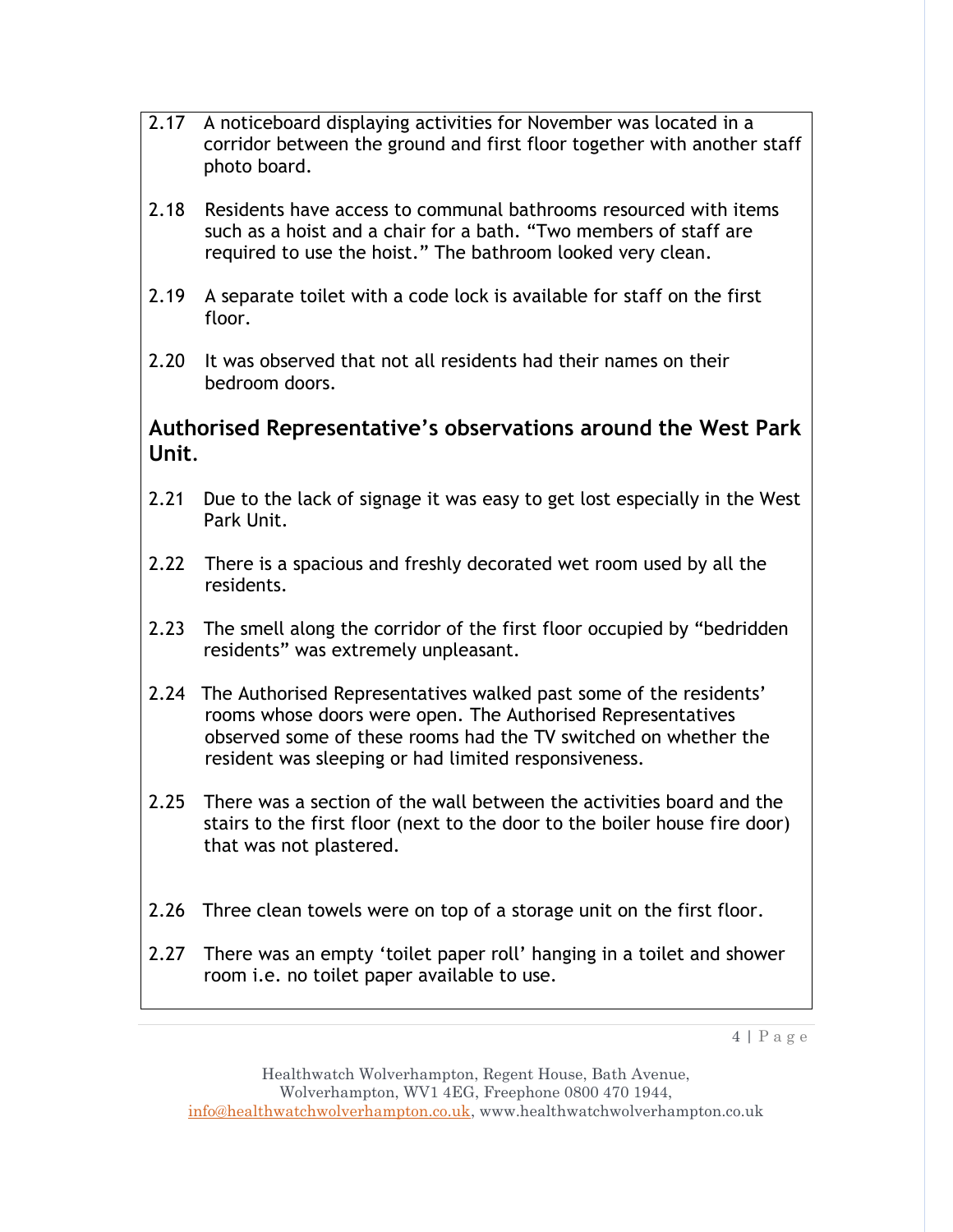2.28 One corridor had two wheelchairs folded up against the wall with the potential to cause a trip hazard.

#### *3.0 Staff Numbers*

- 3.1 "There are currently three nurse vacancies and full staffing in all departments and a 10% over-staffing of Carers."
- 3.2 "Bank nurses and agency staff are used to cover sickness and annual leave."
- 3.3 When asked what the resident/staff ratio is, we were informed "the home uses a Dependency Model and works out staff numbers required according to dependency needs of residents."
- 3.4 "Monday to Friday there are six Nurses on duty (Deputy RGN is super numerate) there is a minimum of three nurses at work at any one time (one in each unit)."
- 3.5 "There are two Activity Coordinators and a Head Housekeeper."
- 3.6 "Staff receive six supervision sessions and an appraisal annually."

**A copy of a supervision planner for 2016 showing supervisors/supervisee and dates of supervision meetings was given to the Authorised Representatives.**

#### *4.0 Agency Usage*

4.1 One agency is used to cover sickness and annual leave.

## *5.0 Patient Experiences and Observations*

- 5.1 A lounge with a TV is situated on the ground floor. The Authorised Representatives engaged with the residents present.
- 5.2 There was an unpleasant smell in the lounge.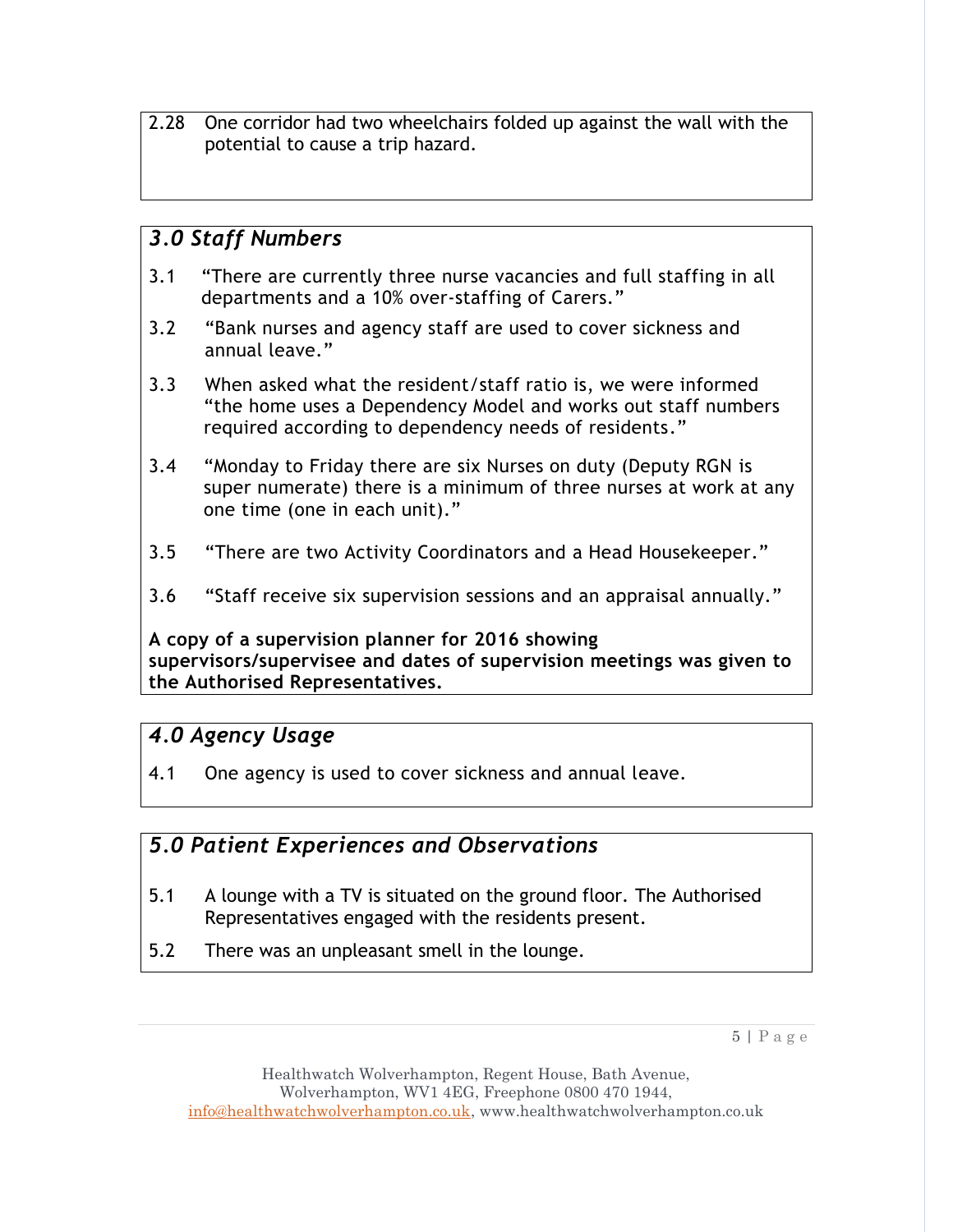- 5.3 A resident spoke very positively about certain members of staff but said, "that the home was understaffed and staff managed as well as they could."
- 5.4 A resident said "my laundry is not always returned and is worn by others; though it does turn up eventually."
- 5.5 A resident said "activities take place but I don't know what they are although some people did exercise."
- 5.6 A resident said "staff had been taking residents to the park in the good weather and a member of staff helped with shopping."
- 5.7 "The call bell is always ringing and staff respond eventually but you have to wait some time."
- 5.8 When asked who chooses which TV programme is watched a resident said "nobody bothers to change it as staff are too busy and residents aren't mobile."
- 5.9 A resident said "they had been waiting for a replacement denture for some time."
- 5.10 An Asian resident was calling out from her room and appeared to become calmer as she heard one of the Authorised Representatives speak to her in her spoken language. A member of staff was present in the room holding the residents hand during this time.
- 5.11 Some residents that were bedbound had bedrails; some had crash mats. These were covered in beige plastic and blocked/restricted their view and prevented the resident from looking out.

## *6.0 Family and Carer Experiences and Observations*

6.1 A visitor said "there was not many/enough staff around at weekends." They knew how to complain; they talk to a nurse and usually felt listened to. The shared room they were visiting their relative in had been deep cleaned but still had an unpleasant smell. The resident was in an angled chair but kept trying to get out and was agitated.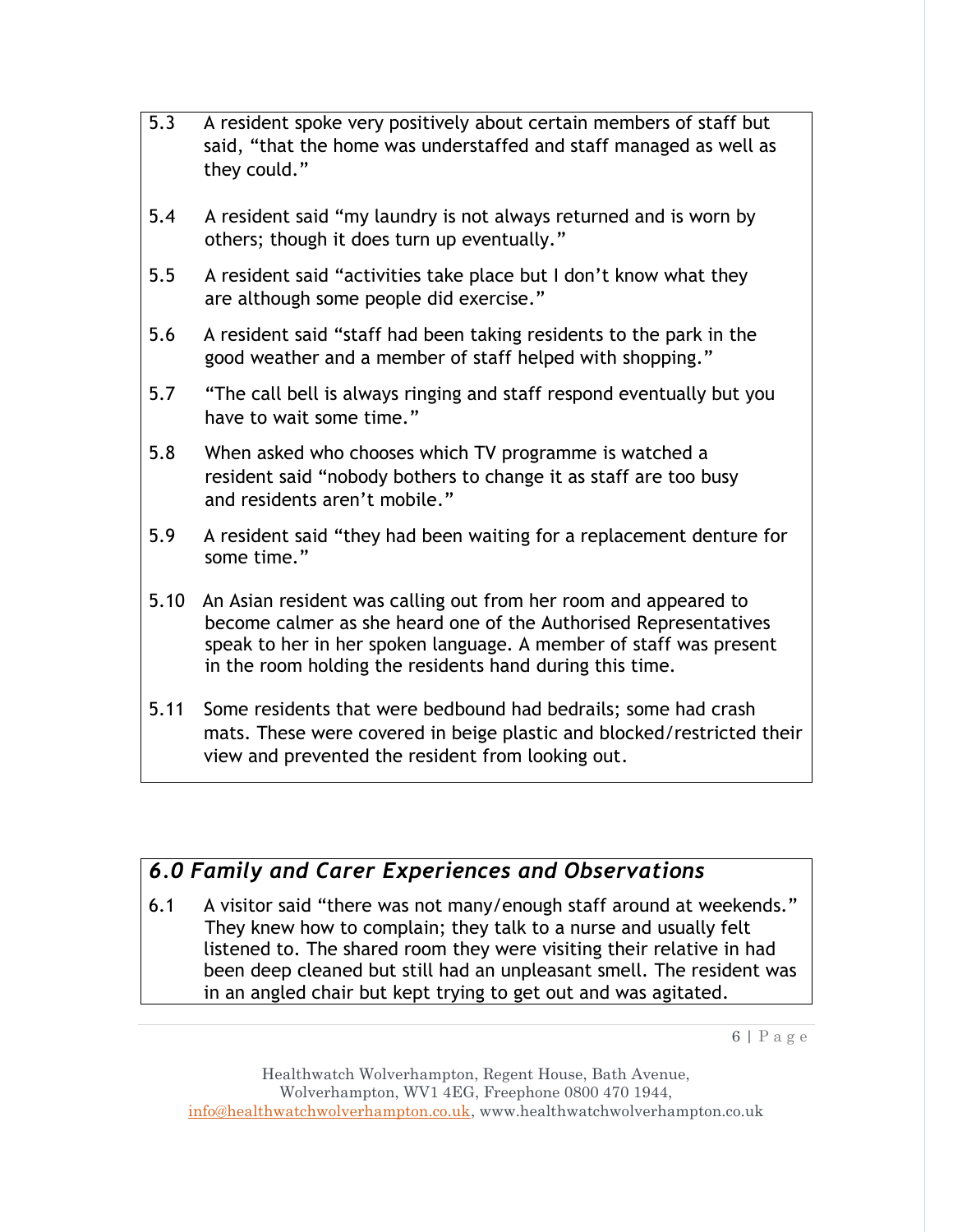Following a risk assessment, the home "is trying to get another chair" for the resident. "There is a mat at the end of the chair which alerts staff if (the resident) manages to leave or fall off the chair." There was another mat in front of the lowered bed. The TV in the room was switched on although the resident was not watching it or aware of it.

The curtains in the left corner, some of the hooks had come off the rail. A chart/folder in the room showed relatives what the resident had eaten, their fluid chart and when they last had a bath.

There was another chair in the room that was very stained. The visitor was trying to find a member of staff but "couldn't find anyone."

This room is a shared room, the bedroom door only had one name of the resident and not the other.

6.2 A visitor was looking for a staff member to request pain relief as the resident he was visiting "appeared to be in pain." He said "I can't find anyone" and looked visibly upset and a little angry. He took two Authorised Representatives to his relative's room but got a little lost.

As a result, the Authorised Representatives and the visitor walked up a staircase and the door in front had a code lock. On the way down the stairs the lift was used which looked very old.

6.3 The wife of a visitor explained that she had been in the home for eighteen months and would not be returning to their family home due to her condition of Parkinson's and Dementia.

He is happy with the care as he stated that "the staff are as good as gold." He had been notified of the Carer/family member meetings: "they are also on the noticeboard."

The visitor knew there was a complaint book in reception but he said, "he would talk to a member of staff first if he needed to complain." He described the training manager as "marvelous."

## *7.0 Catering Services*

7.1 The kitchen has a hygiene certification rating of 5 displayed.

7 | P a g e

Healthwatch Wolverhampton, Regent House, Bath Avenue, Wolverhampton, WV1 4EG, Freephone 0800 470 1944, [info@healthwatchwolverhampton.co.uk,](mailto:info@healthwatchwolverhampton.co.uk) www.healthwatchwolverhampton.co.uk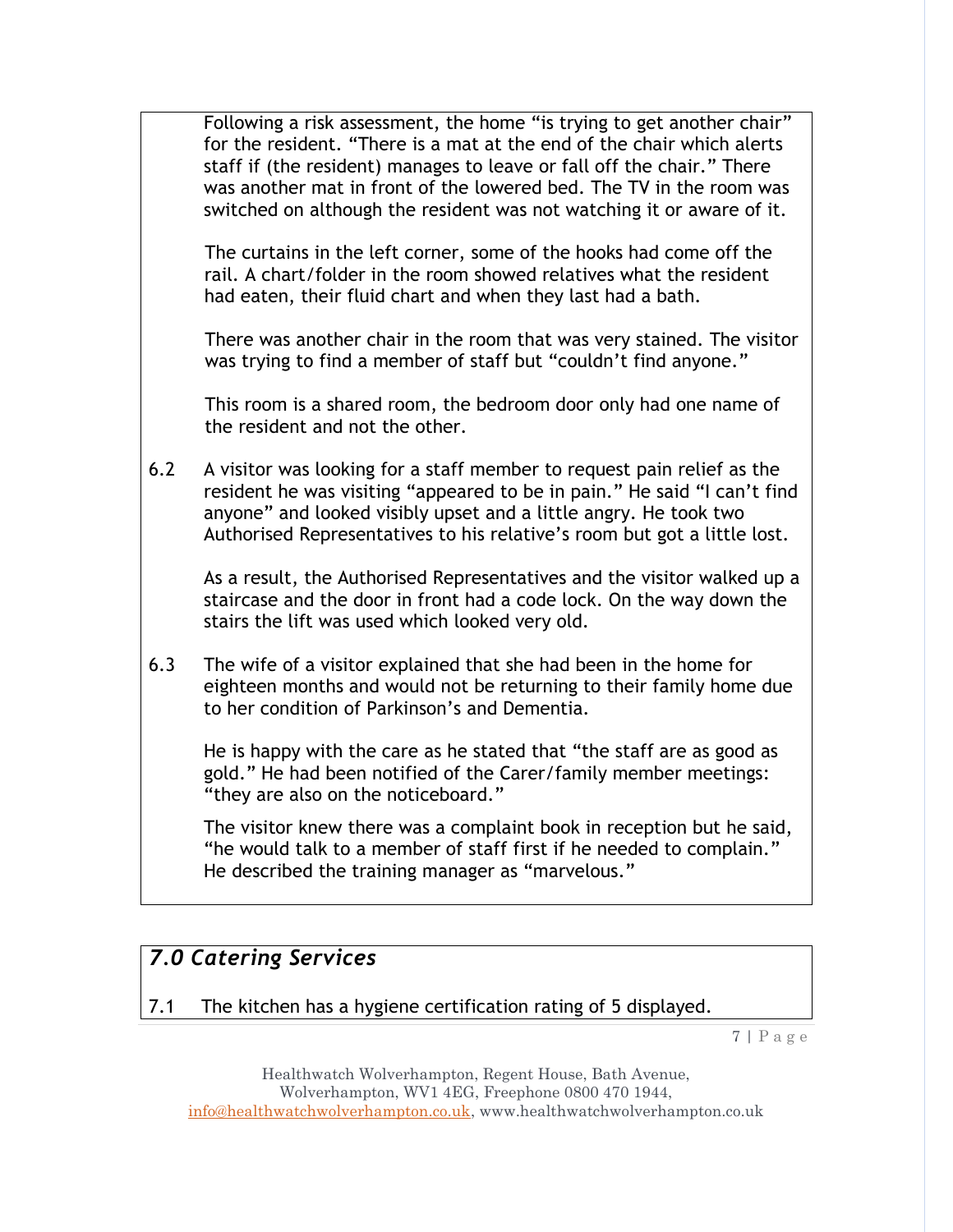- 7.2 "Able residents eat in the dining room" which is located next to the main lounge on the ground floor. "West Park residents use first floor dining room."
- 7.3 When one resident was asked about food, they wrinkled their nose and said, "it isn't very good, the gravy today was grey!"
- 7.4 A resident told us "you can choose what you want but they grumble if you want something different."
- 7.5 Drinks are replenished by staff when residents asked them to.
- 7.6 A staff member said, "the menu is changed in consultation with residents and is changed seasonally."
- 7.7 "Staff do not eat food prepared at the home; they are provided free tea/coffee and toast."

## *8.0 Staff Experiences and Observations*

#### **A Care Leader (no ID badge) stated:**

- 8.1 "Carers wear pale blue, Care-leaders wear dark blue and nurses wear another colour"
- 8.2 "There are activities on Monday and Friday"
- 8.3 "A modified PC station (i.e. with big letters) is moved around rooms"
- 8.4 "There are two Activity Coordinators"
- 8.5 "Staff, Carers and Care Team manager meetings take place and the Training Manager feeds back any patient concerns"
- 8.6 "There are two staff on each unit with a senior nurse. The Manager and Deputy Manager is on call"
- 8.7 "There is a Complaint booklet in every room"

#### **A Senior nurse (no ID badge) shared:**

- 8.8 "Practice Fire Drills take place every month for staff"
- 8.9 "Any opportunities for bedridden patients to get exercise are in their Care Plan"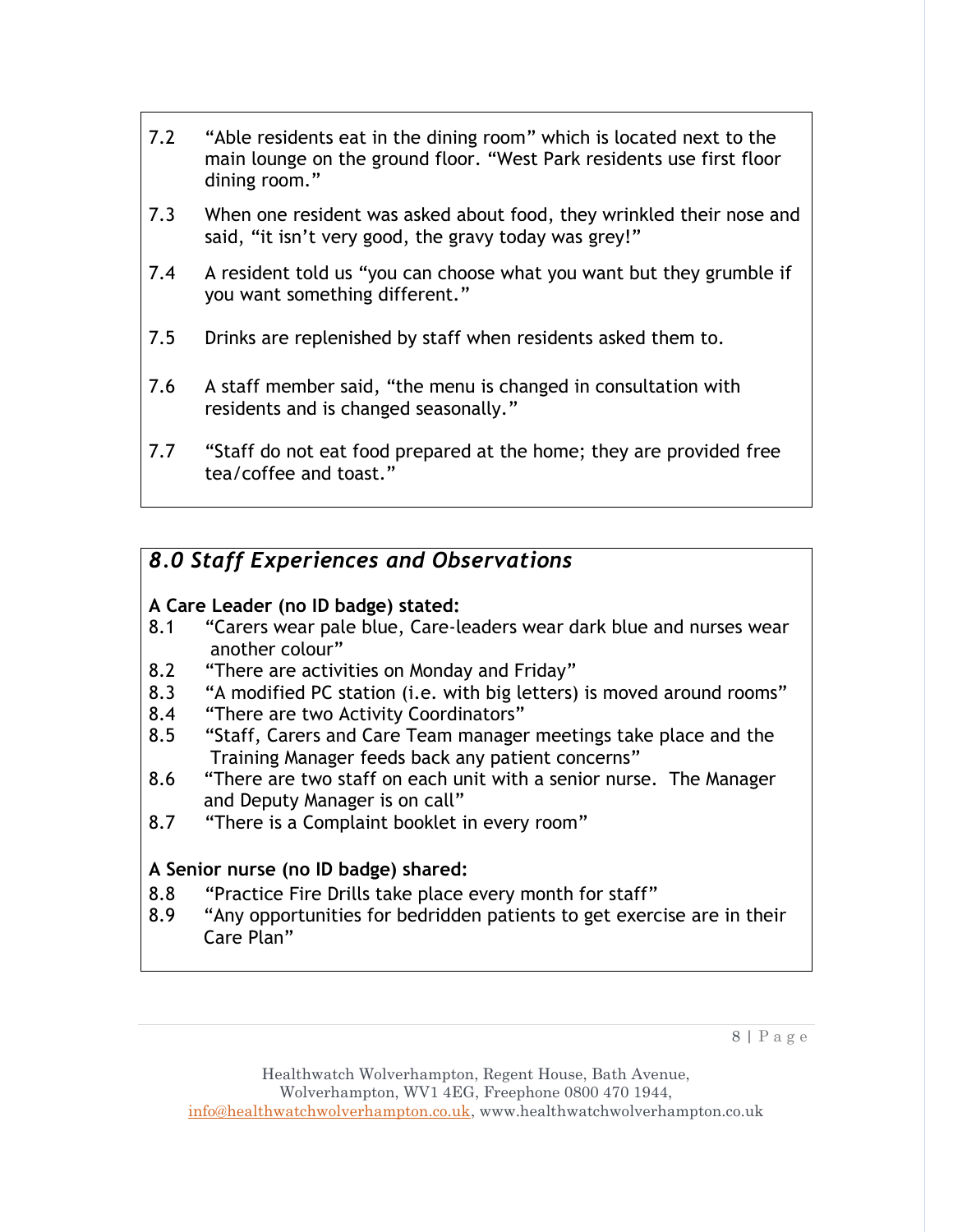- 8.10 "I don't know what percentage of the residents are confined to their bed, end-of-life or have Dementia/Alzheimer's but estimate it is less than a third"
- 8.11 "Each resident has named Carer and Nurse"

#### **Operations Manager (no ID Badge) stated:**

- 8.12 "The Home has a capacity of 79 and has 73 residents currently. The bedrooms are mainly single and shared only if preferred e.g. husband/wife or friends"
- 8.13 "There is a welcome pack in each room; it contains a guide to the Home and a menu"
- 8.14 "When a new patient joins the home they complete a 'getting to know me document.' Religious and other preferences are all captured and support plans are kept in resident's room with a daily support guide (snapshot) and communication book. Nutrition and fluids are also monitored in charts in bedrooms"
- 8.15 "The patient's 'call bell' (for assistance) is monitored from the office and 'call bell' audits are undertaken to establish how long residents have to wait before being seen to (or the call bell being turned off)"
- 8.16 "Family/carers/residents come to the office if they want to talk to us. We have an open door policy. The Home Manager is out on the floor a lot. We also have resident/relative meetings, 6 monthly, it's quite a big event and is well attended, the proprietor and Heads of Departments also attend. Notes are taken at the meeting. There are also residents' forum meetings and a Newsletter; these had run out but were usually available in reception and sent to relatives. The home communicates with relatives by email"
- 8.17 "All residents have care plans and they are audited by the Clinical Commissioning Group and the home was fully compliant"
- 8.18 "Regarding wound care, Eversleigh is the only home in Wolverhampton which had four Unavoidable Pressure Sores. The home keeps robust notes, reviewed by the tissue viability nurse and won a patient safety award"
- 8.19 "We have loads of activities taking place with residents, sometimes we bring people from outside. (The Authorised Representatives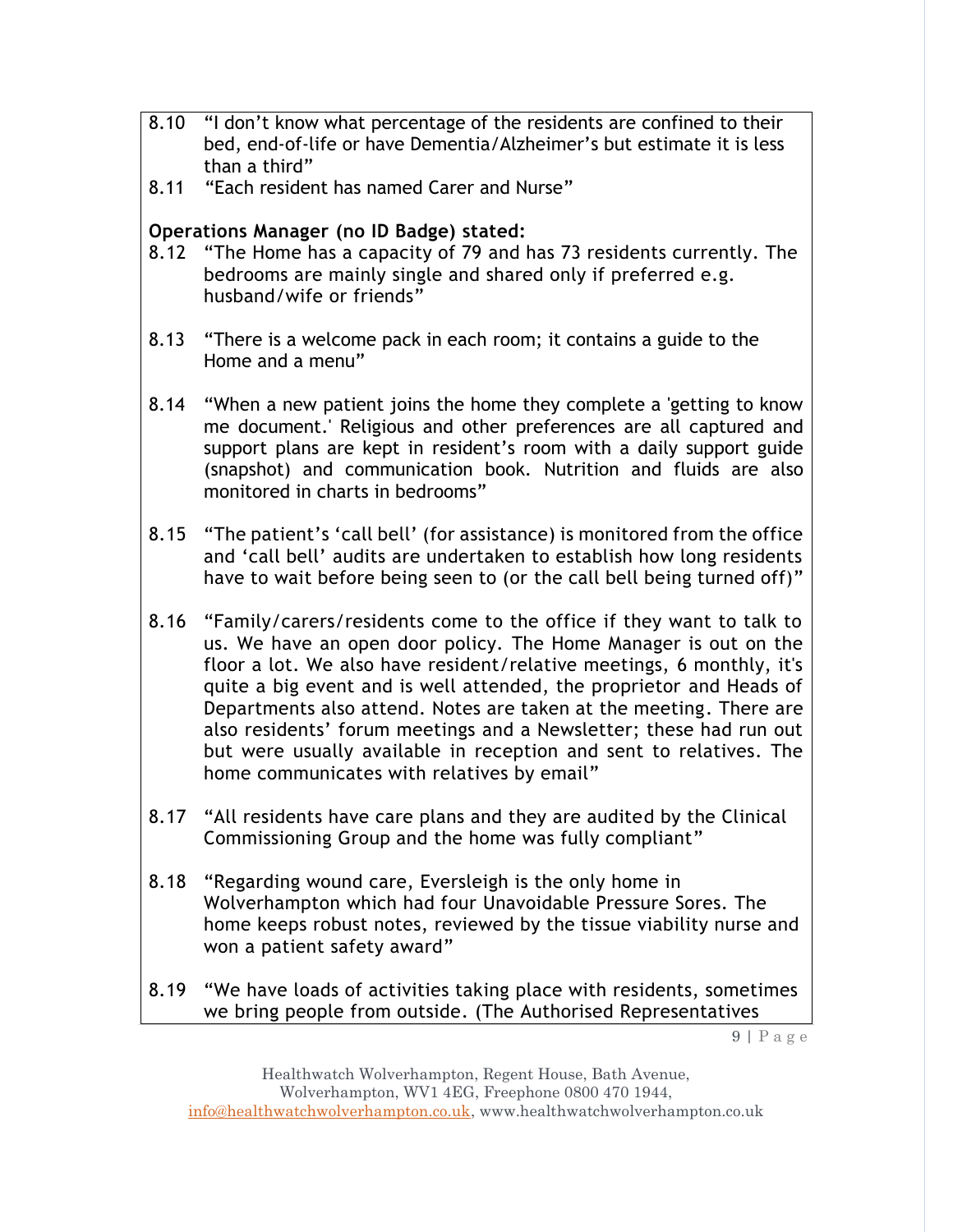present requested a list of activities as there was no evidence seen during the visit.)"

- 8.20 "The Home celebrates birthdays and provides a cake if the resident wants to celebrate and family can use the 'quiet lounge'"
- 8.21 "Residents can keep their own GP or transfer to one of the GP's that work with Eversleigh; they have a good relationship with local GP's"

#### **The Authorised Representatives present requested a list of GP's used by the home.**

8.22 "The home has more residents needing General Nursing rather than just residential. Dementia needs are secondary, some have complex needs and continuing healthcare needs. The Home has a good relationship with Compton Hospice and has good 'end of life' care and provide step down and respite care. They work closely with the Rapid Intervention Team 'RIT' which is consultant led. They also have Nurse Prescribers who work closely with GP's."

#### **Home Manager and Training Manager (no ID badges) stated:**

- 8.23 "Home Manager had only been in post for five weeks"
- 8.24 "A formal complaints procedure is in place and complaints are encouraged as this is how things improve"
- 8.25 "New staff have formal induction training (both Home Manger and Training Manager are qualified Trainers)"
- 8.26 "Prefer new staff to have at least Level 2 qualifications but they are trained over the first year through a programme of mandatory one-off in-house sessions".
- 8.27 "One member of staff is the End of Life Champion"
- 8.28 "The home achieved the Investor in People Award in the summer"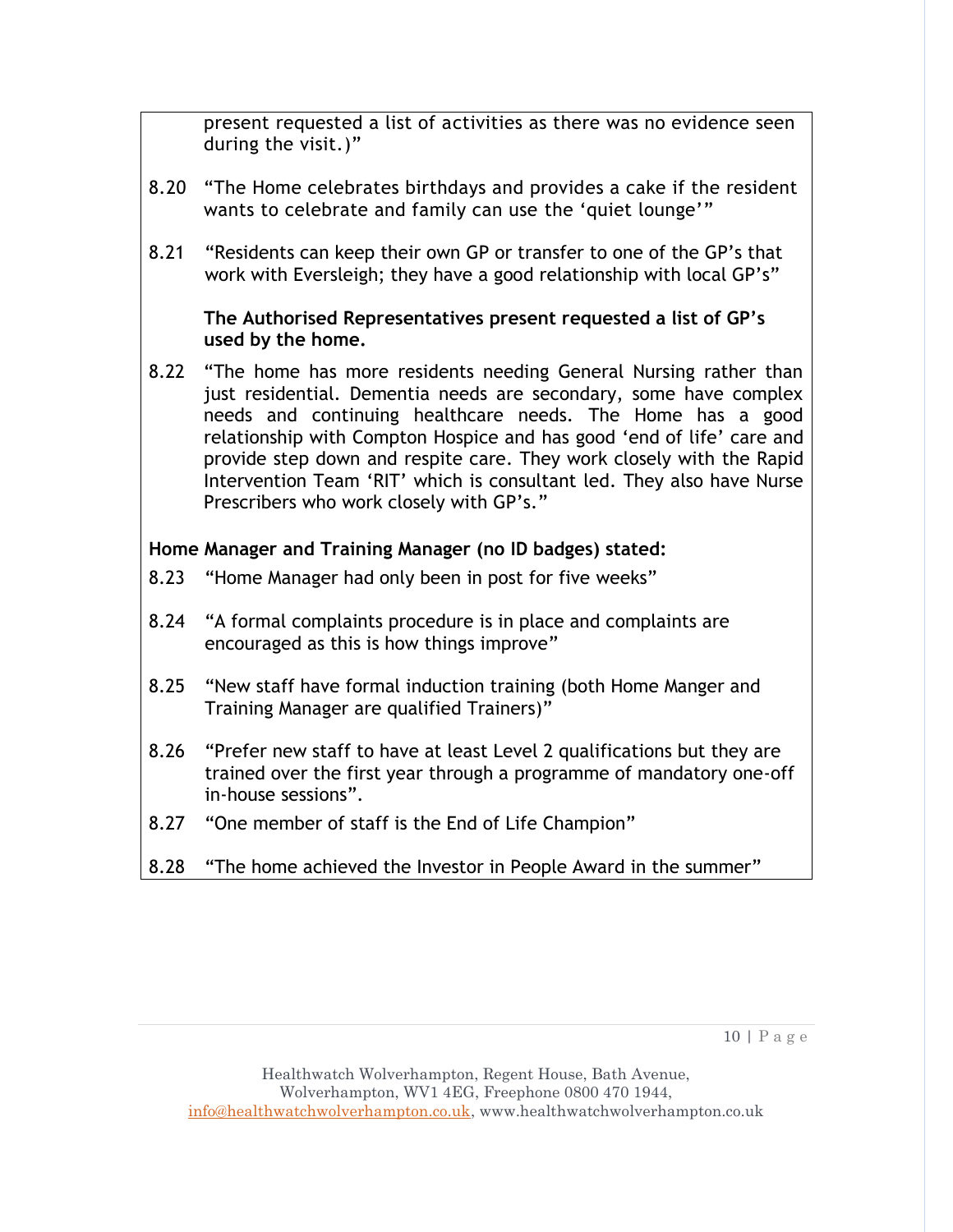## *9.0 Summary, Comments and Further Observations*

- 9.1 One member of staff was wearing a tunic with 'Do not Disturb' on it because she was pregnant and was waiting for her uniform.
- 9.2 Very few staff members were seen during the visit around the different units and rooms.
- 9.3 From observations it was noted there was only one or two staff members who wore identification badges.
- 9.4 Bad odours could be smelt in many of the resident rooms, some communal areas and some corridors.
- 9.5 There were a number of doors with signage such as 'should be locked at all times' around the home that were unlocked*.*
- 9.6 Throughout the visit the 'call bell' at times was ringing a lot.
- 9.7 It was in the opinion of the Authorised Representatives and some of the visitors that the layout of the home was confusing and navigating it proved difficult at times as there was no clear signage inside the building.
- 9.8 On arrival at the home there was no management staff present.
- 9.9 Approximately 3.30pm the Operations Manager, Training Manager and Home Manager met with the Authorised Representatives.

## *10.0 Follow-Up Action:*

*The following information is to be requested from the service provider:*

- 10.1 One of the lifts was very old and unsteady. The home to supply service history and confirmation that it meets health and safety requirements.
- 10.2 Practice Fire Drill records and information to be requested including monthly drills format.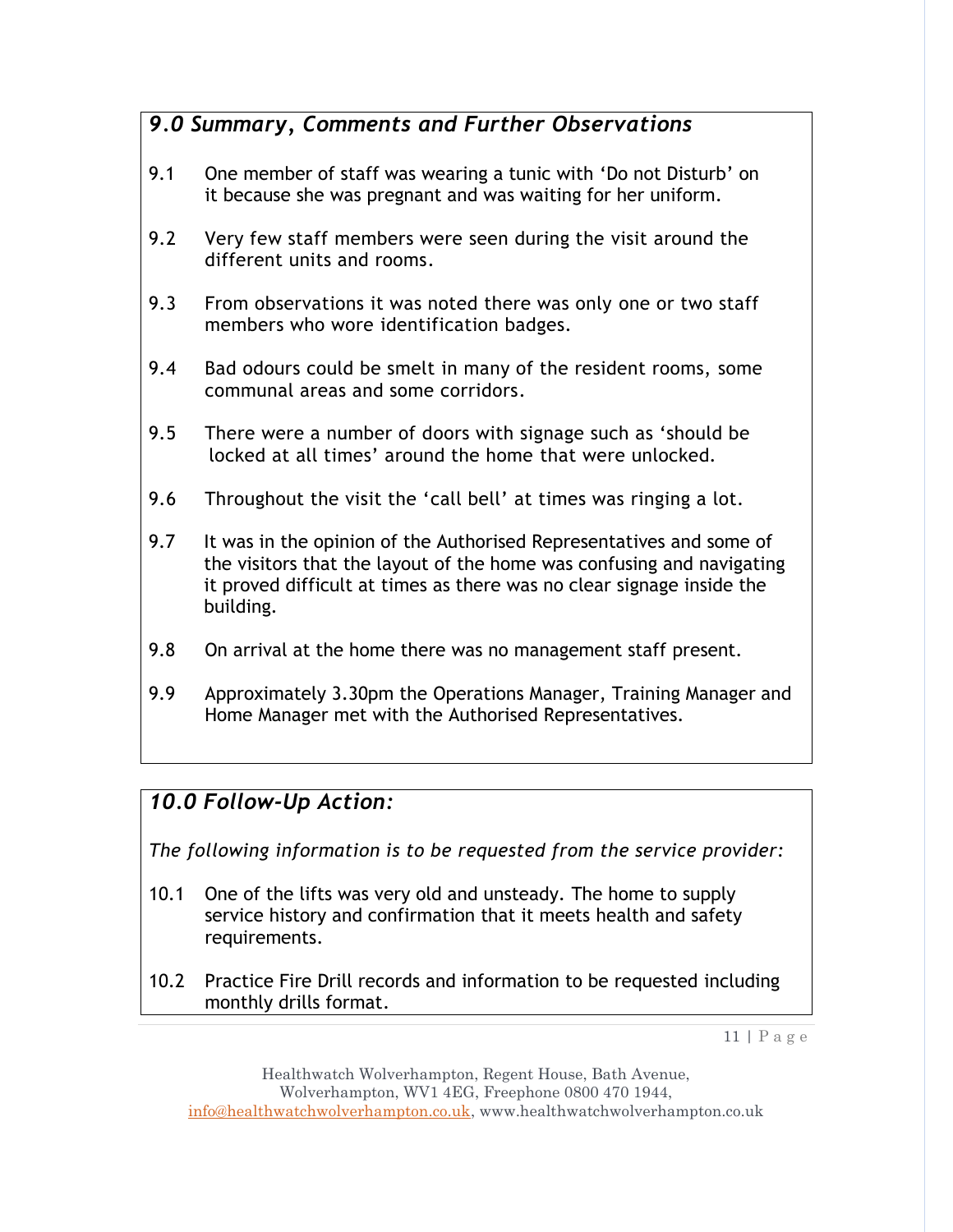10.3 What additional support is given to residents with particular needs e.g. non-English speakers?

10.4 List of GP's that regularly support the home and undertake visits.

#### *11.0 Recommendations*

- 11.1 The provider is to ensure all visitors sign the visitors book recording time of entry and time of leaving the home and to use the hand gel.
- 11.2 To ensure soiled/odorous materials are not left in the communal areas.
- 11.3 To ensure doors that should be locked are not left open.
- 11.4 Staffing levels to be reviewed at weekends.
- 11.5 All staff to wear an identification badge with name and job role.
- 11.6 Introduce clear signage for visitors and relatives around the home.
- 11.7 Ensure all staff wear the correct uniform for their position, so residents, visitors, relatives are able to identify who is who.
- 11.8 More inclusion of residents with meal choices. What choices are available for residents with specific dietary requirements.
- 11.9 More activities during the week and weekends to stimulate residents.
- 11.10 Resident names are put in their clothing so they are returned back to them from laundry.
- 11.11 Ensure all residents are given a timetable of activities to include where these will take place and what the activity will entail.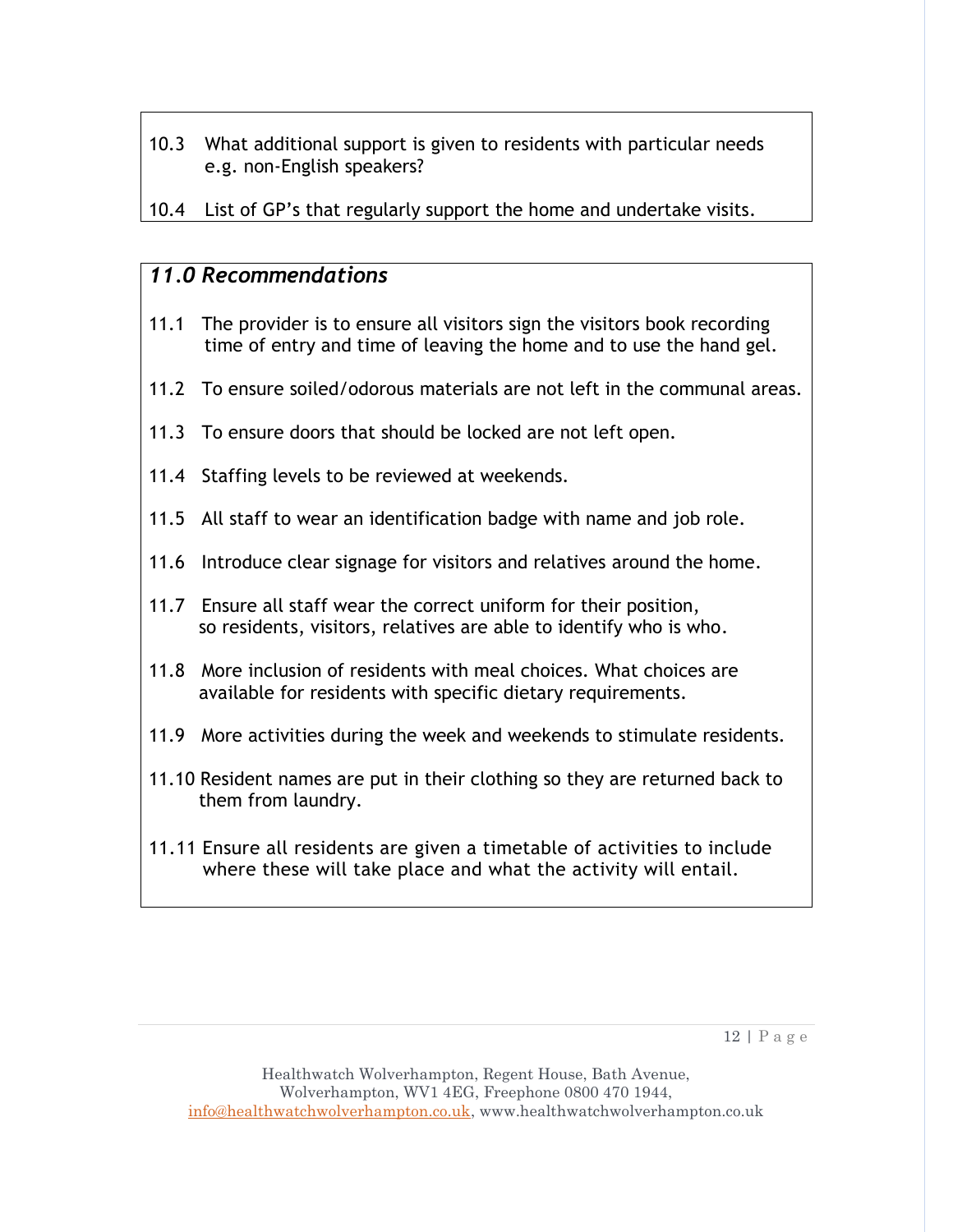## *12.0 Provider Response and Intended Action:*

- 2.1 The call bells have to be loud enough for the staff to hear all around the building in order to respond to residents' needs. Residents, relatives or professionals have never raised this as a concern.
- 2.3 & 2.4 These comments relate to a small patio area which is not for residents' use but nothing is mentioned of the lovely large garden with lawns, patio area, barbecue, flowers, hanging baskets, planters, well stocked borders and trees which the residents do enjoy.
- 2.5 The staff were totally unaware that a visit was taking place that day. It was highly unexpected particularly on a weekend by an organisation that they are not familiar with. The Home had only sent the email on the 25<sup>th</sup> of November 2016 to acknowledge that Health watch wished to carry out a visit. We hadn't had any time to notify the staff as the visit was undertaken the following day. The staff member was most surprised to see so many Authorised Representatives on a Saturday afternoon. Due to the number of people, an organisation unfamiliar to her and the unexpected visit, she felt apprehensive about letting people in and made a joke which was an inappropriate comment.
- 2.6 The Nurse was very surprised by the way the visit took place and with heightened anxiety forgot to ask. This was an isolated incident. The Visitors Book is used by all as can be evidenced from its availability and use.
- 2.9 I attach the Call Bell Analysis of the 2-hour period on the day of the visit. As you can see, 20 call bells were activated by 12 service users. The call bells were answered within a range of 4 seconds to a maximum of 5 minutes. The majority were answered within 1 minute or less. As mentioned above, the call bells do need to be loud for staff to be able to hear.
- 2.10 This is because the Catering Team are responsible for dealing with any spillages. Dirty cloths cannot be kept in the main entrance.
- 2.12 When the Operations Manager arrived at the home she noticed that the linen bag was full and was still in the corridor next to the lounge which was causing the odour. This was immediately removed and sent to the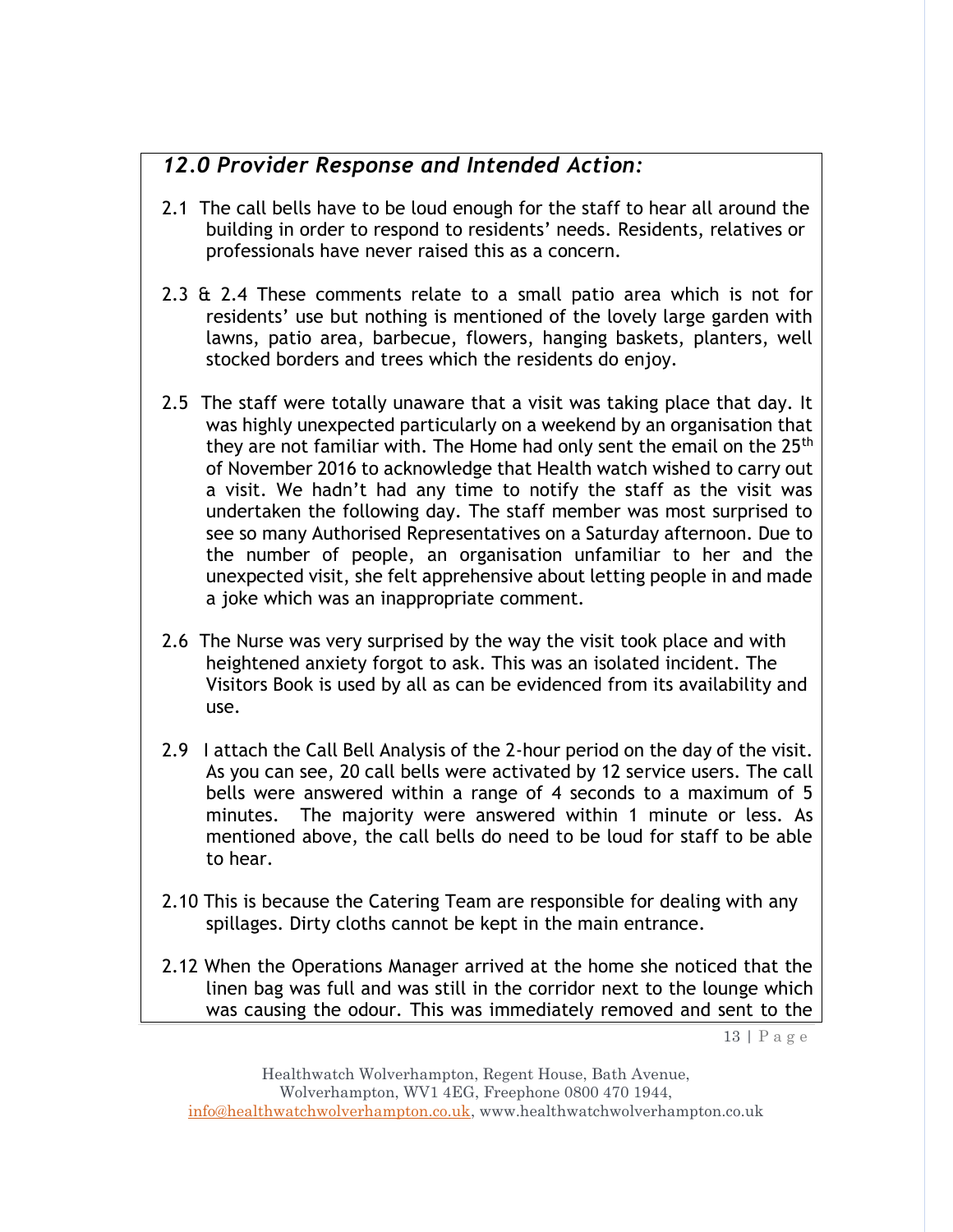laundry. This is to be expected in a general nursing home where there is certain amount of odour when pads are being changed and removed from the residents' bedrooms and not as a result of lack of hygiene and cleanliness within the home. Please note that the home is usually commended by visitors for being odour free.

2.13 The staff explained what they had done and were clearing up when the visitors walked in. It was also explained on the day that residents use the lounge if they wish but it is also for residents to have family meals with their families or private parties. The room gets set up as needed.

 The temperature is maintained at 21 degrees throughout the building. Was the temperature taken on the day? If not, it was your preference on the day and not a fact.

- 2.14 A staff member had just been into the sluice a resident had just opened his bowels causing an odour. Unfortunately, this part of the course of within a nursing home. However we acknowledge that the doors should have been locked.
- 2.21 We are an 80-bedded Home which has at least 20-30 visitors a day. The home has been operating for about 30 years and received at least annual visits from CQC, CCG and Social Services and lack of signage has not been an issue for any of the regulators. As this is our residents' home, signage is not required just like it is not required in our personal homes.
- 2.23 As we are a general nursing home, many of residents are too unwell to be able to use a bathroom and need to use continence aids. Depending on when the residents open their bowels, there can be a smell lingering for a while. The carer was not oblivious to the smell. She had immediately notified the Operations Manager that she was embarrassed when the Authorised Representative was in West Park when a resident had just opened their bowels. She would have provided you an explanation had you sought to clarify.

 The home does not have bad odours unless it relates to residents normal bodily function which is temporary. We would have been more than happy to show you our cleaning schedules as evidence of regular cleans, deep cleans of bedrooms etc. on a rolling programme. We have annual Infection Control audits by the Infection Control team and they have never highlighted bad odour as an issue in our home. Please amend these sentences.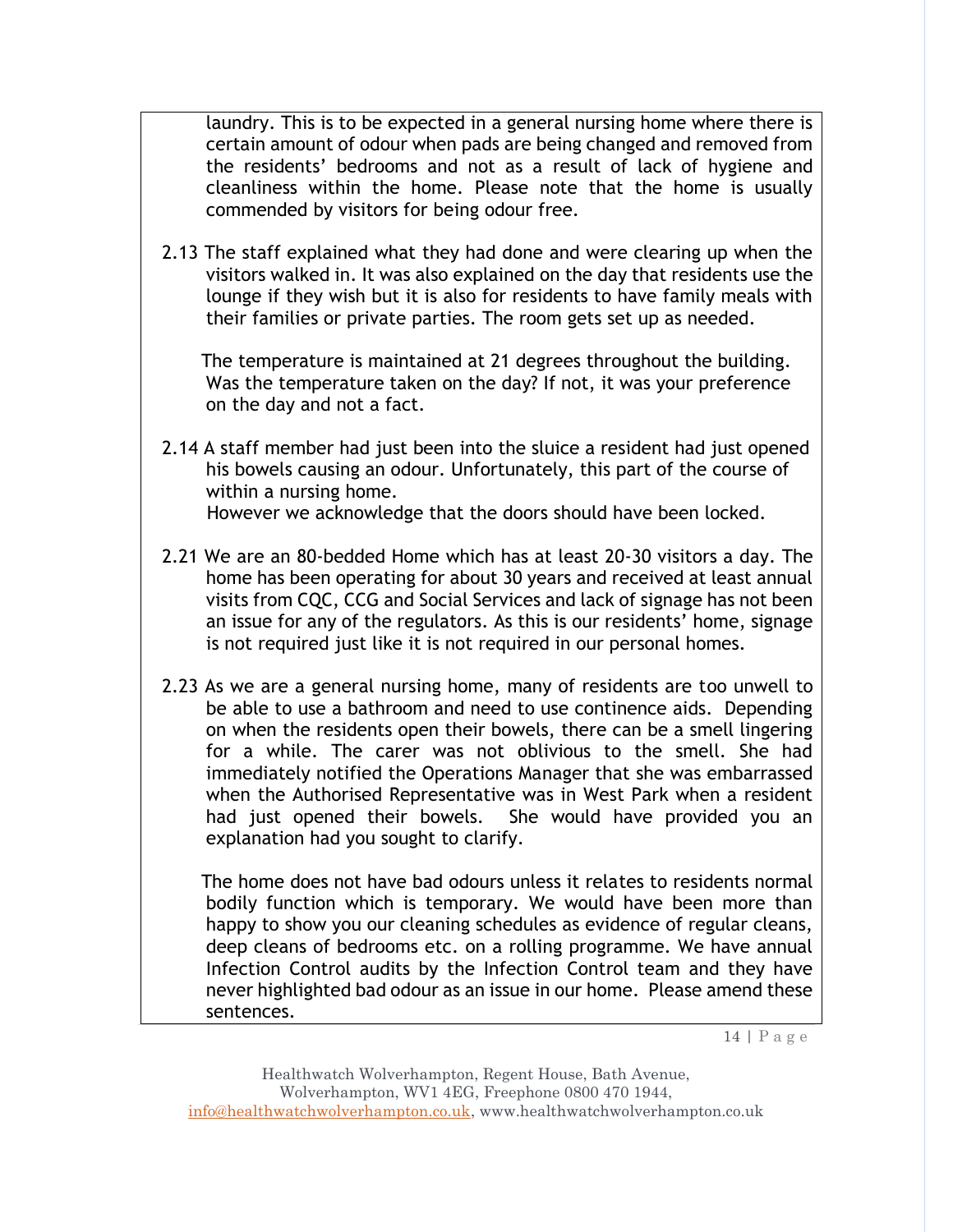- 2.24 This is not factual but an opinion without seeking clarification regarding each resident and their specific circumstances. All residents have very detailed care plans as pride ourselves in providing person-centred care to all our residents. All residents have a document in their care file called 'Getting to know Me' which identifies their likes and dislikes. A short care plan called Daily Support Plan is also kept in the room detailing residents' likes and dislikes. We would have been more than happy to provide these details to you on the day regarding any residents you were concerned about. This is a general statement not based in fact.
- 2.25 We informed you on the day that we had had a leak and the maintenance man was dealing with it.
- 5.2 When the Operations Manager arrived at the home she noticed that the linen bag was full and was still in the corridor next to the lounge which was causing the odour. This was immediately removed and sent to the laundry. This is to be expected in a general nursing home where there is certain amount of odour when pads are being changed and removed from the residents' bedrooms and not as a result of lack of hygiene and cleanliness within the home. Please note that the home is usually commended by visitors for being odour free.
- 5.3 The home is not understaffed and in fact the levels are very good and are based on an occupancy / dependency model and also agreed with the local CCG.
- 5.5 This implies the home is failing to provide any kind of stimulation for the residents using one resident's comment. Our residents are elderly and most lack capacity. It would have been useful to have spoken to a few residents to get a better feel for what happens in terms of activities. Activities Planners are displayed on all notice boards. We would more than happily explained the process to you. For clarification, we hold a Residents Forum and the residents choose their activities. An assessment of their social care needs is undertaken by the nurses and the activities coordinators which are recorded. A record of any activity undertaken by each resident is also recorded. Monthly Activities Planners are displayed on the Noticeboards and kept in each bedroom. You had noted the Activities Planners on the noticeboards and the fact that we employ 2 activities coordinators.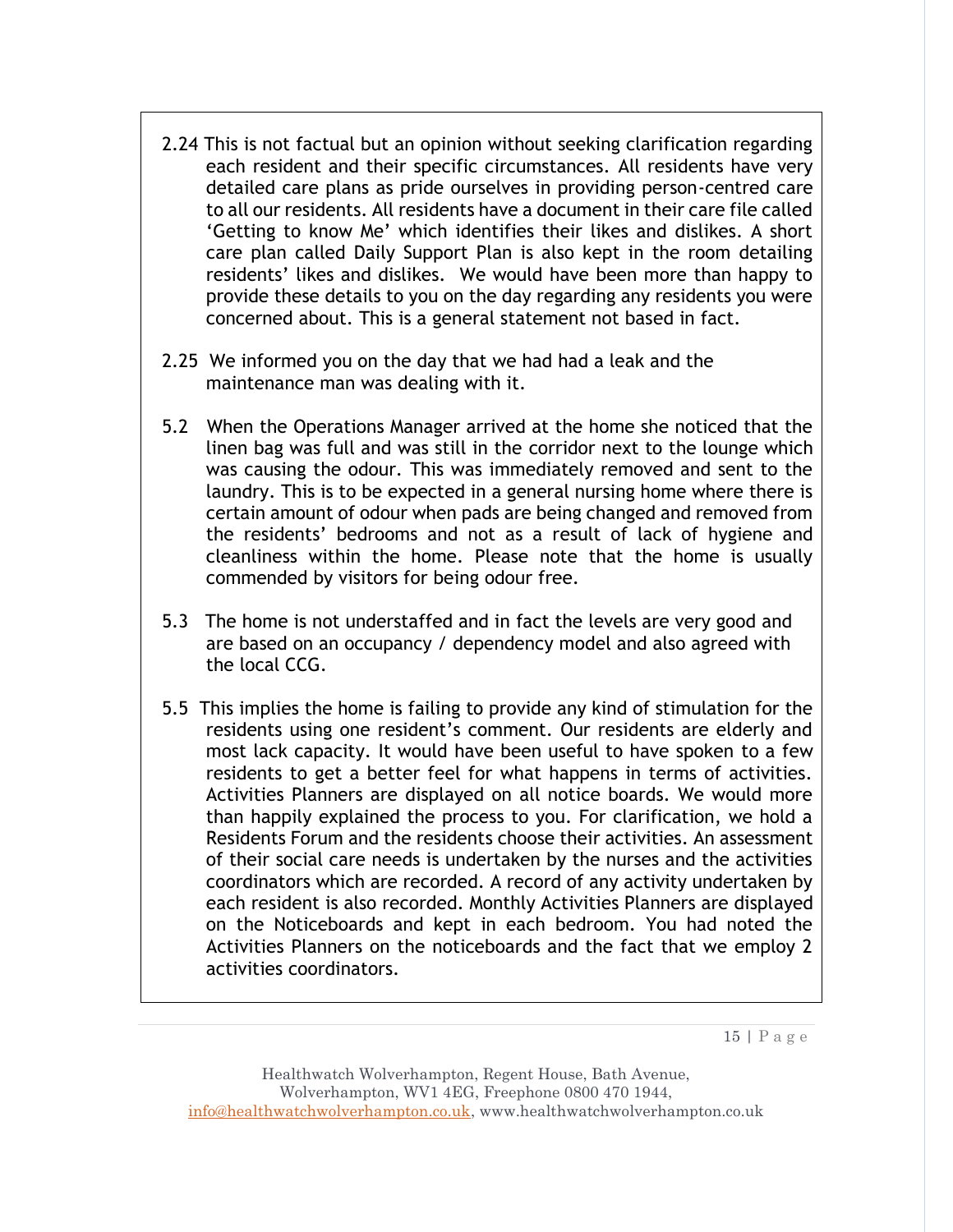- 5.7 Call bell audits are carried out by the manager and in addition the period of time it takes staff to answer is logged on a system. Staff are answering call bells promptly but I can imagine 1 minute feels a long time when you are a resident needing the toilet.
- 5.9 In this situation, the resident's family had arranged the replacement dentures themselves and these were being made at the time of the visit. The resident now has her new dentures. This is not a failure on part of the home.
- 5.10 The resident concerned struggles to understand her spoken language as she has dementia. We have staff who speak Punjabi and we also have picture cards available.
- 5.11 We are fully compliant with legal requirements in relation to the use of the bedrails. Bedrails where used are subject to risk assessments which are regularly reviewed. The design of the bedrails and covers is the design for all residents in all homes as they are there to protect the residents from sustaining injuries.
- 6.1 Please note the staffing levels are the same 7-days a week. The only difference is that all office staff, managers, activities staff and maintenance staff do not work weekends. Relatives can ring the call bell if assistance is required. This has been re-iterated with them via Relatives Meetings.
- 6.2 The relative concerned does become confused due to his own mental health the Resident was not in pain and had been reviewed by Compton Hospital.

 Please note the lift has been serviced on a regular basis and meets regulations.

- 7.2 Residents eat where they chose, there is not a first floor dining area.
- 7.3& 7.4 The residents are consulted on admission re their dietary likes and dislikes. The residents are consulted twice a year when the summer and winter menus are implemented so that the residents' choices are incorporated into the menus. The residents choose from the set menu which has 2 main options. If residents prefer an alternative, alternatives are provided. We have evidence as alternatives are recorded. It would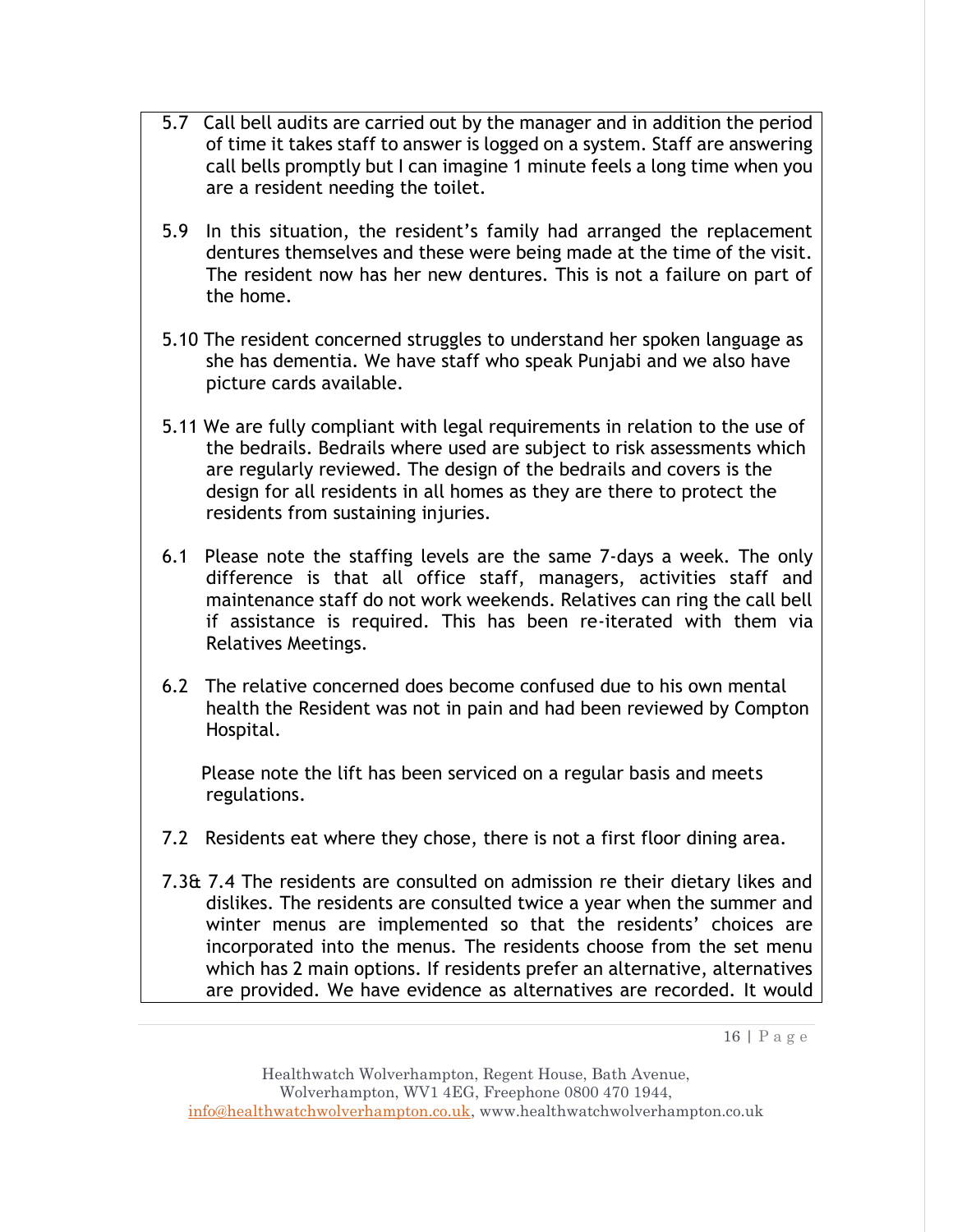also have been helpful for you to ask staff particularly catering staff what the arrangements were as well as consulting a number of residents.

- 9.1 The staff member had been provided with a maternity uniform the "do not disturb tunics" are for when medication is administered.
- 9.2 This is due to the layout of the home and staff are usually delivering care to the residents in their rooms. The staffing levels as agreed with CQC and Social Services are on duty 7-days a week. We would have shown you the staffing rotas had you requested this information and there was a full complement of staff on duty.
- 9.4 The smell had come from a skip bag that should have been taken to the laundry and from a resident who had his bowels opened. The home does not have bad odours unless it relates to residents normal bodily function which is temporary. We would have been more than happy to show you our cleaning schedules as evidence of regular cleans, deep cleans of bedrooms etc. on a rolling programme. We have annual Infection Control audits by the Infection Control team and they have never highlighted bad odour as an issue in our home. We are usually commended on having no odours by visitors and have achieved Silver infection control status.
- 9.5 We acknowledge this and will be addressing with the Manager and Staff.
- 9.6 The call bells were answered promptly which is what is important. There will be a lot of activity as we are an 80 bed nursing home.
- 9.8 The Home Manager, Care Manager and the Operations Manager do not normally work at weekends unless required. All staff require 2 days off each week for rest. This is the norm in the NHS, the healthcare sector and most other sectors providing 24/7 service.

 We were not aware of the date of your visit which occurred at the weekend. The Home Manager, Care Manager and Operations Manager attended as soon as they were informed. There were 2 Unit Managers in the building. The Home Manager and the Operations Manager were on call. We did inform you of this on the day but note that you have not included this in your report! Please remove as not relevant.

10.1 Service history and evidence that the lift meets Health & Safety Standard has been supplied.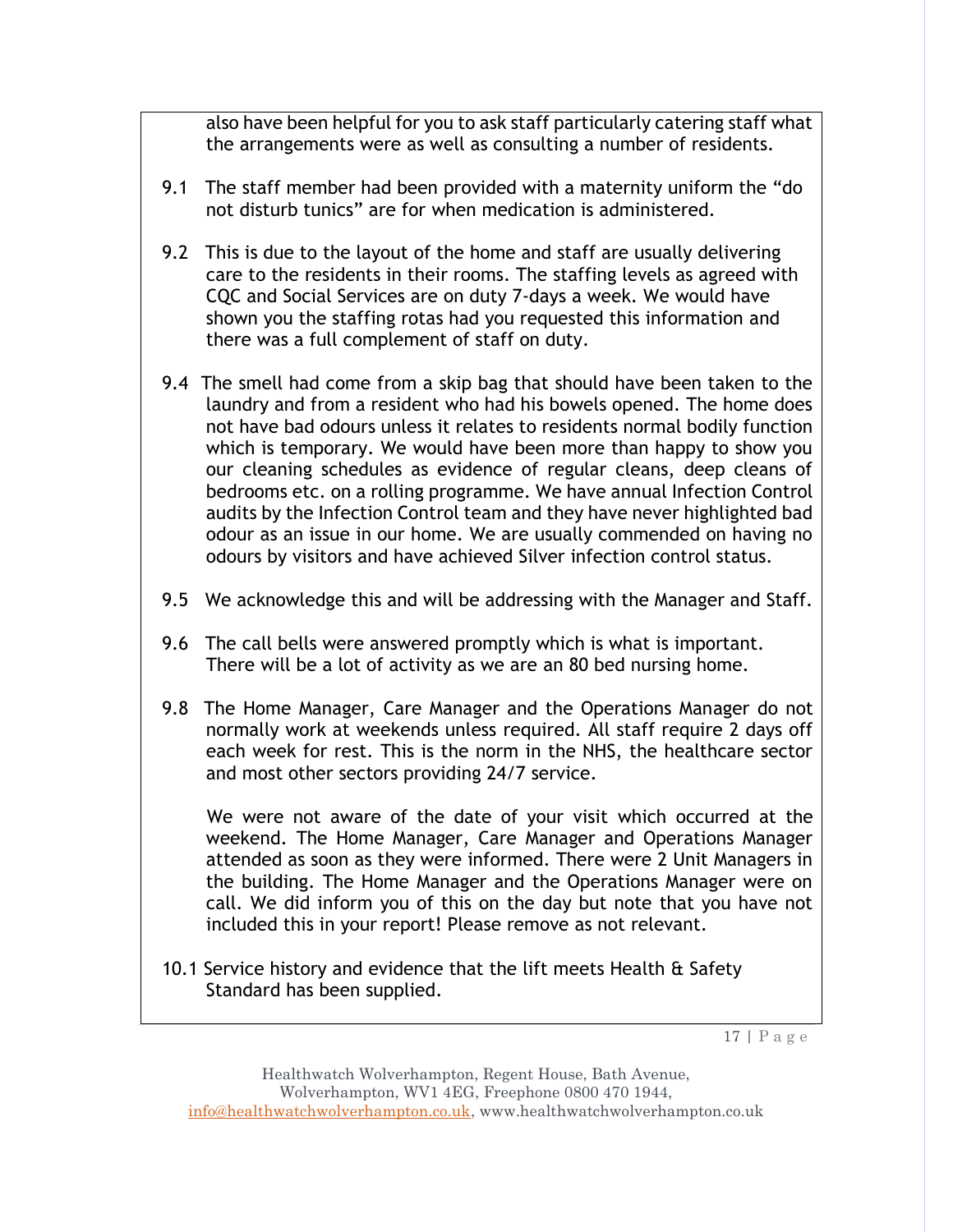- 10.2 Fire Drill information and our Fire Policy has been supplied evidencing we meet legislative requirements.
- 10.3 Every resident is individually assessed prior to admission to make sure we can meet their needs. We have one resident who communicates with his feet using specialised equipment and a couple who are deaf. We have staff who speak a variety of different languages and employ staff from diverse cultural backgrounds. We have communication aids such as picture cards and documentation in various languages. We can also access an interrupter and speech and language therapist if required.
- 10.4 A list of GPs was supplied as requested.
- 11. 1 This was an isolated incident we will remind staff in the next meeting.
- 11.2 This was an isolated incident we will remind staff in the next meeting.
- 11.3 We will remind staff in the next meeting and the home manager will monitor.
- 11.4 The staffing is the same at the weekend as in the week.
- 11.5 We will remind staff in the next meeting and the home manager will monitor.
- 11.6 We will not be introducing signage as it is the resident's home.
- 11.7 The staff already wear the correct uniform.
- 11.8 We already have full inclusion with our residents in menu planning and choices.
- 11.10 Sometimes relatives bring items that are unlabeled sometimes they are labelled in pen and the writing washes out. We advise our residents & relatives of a tag service that is more robust.
- 11.9 & 11.11 This implies the home is failing to provide any kind of stimulation for the residents using one resident's comment. Our residents are elderly and most lack capacity. It would have been useful to have spoken to a few residents to get a better feel for what happens in terms of activities. Activities Planners are displayed on all notice boards. We would more than happily explained the process to you. For clarification, we hold a